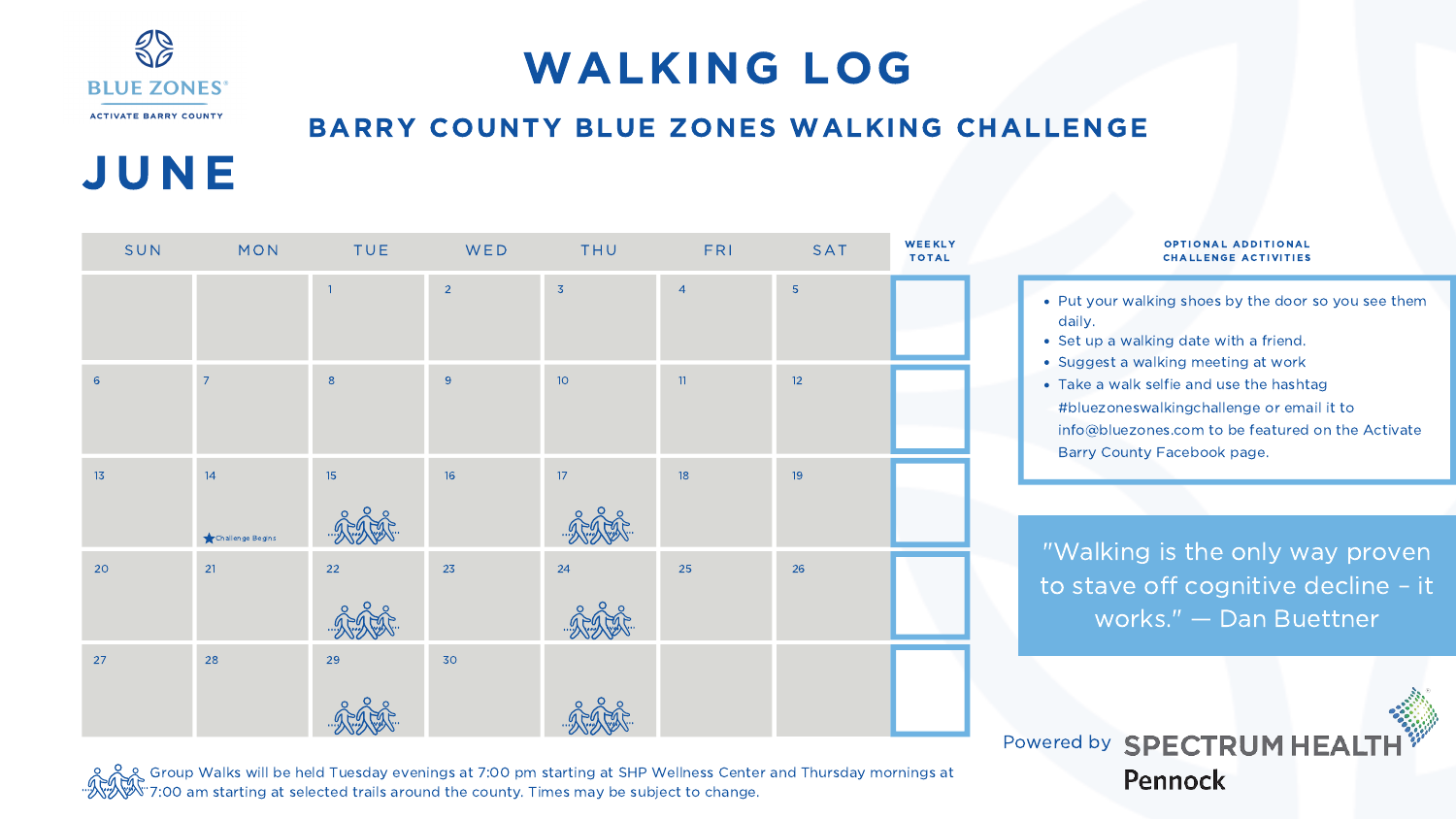JUL Y

| SUN            | MON | <b>TUE</b>      | <b>Example 19 MV ED THU</b> |                 | <b>FRI</b>     | SAT            |
|----------------|-----|-----------------|-----------------------------|-----------------|----------------|----------------|
|                |     |                 |                             | $\vert 1 \vert$ | $\overline{2}$ | $\overline{3}$ |
| $\overline{4}$ | 5   | $6\overline{6}$ | $\overline{7}$              | 8               | 9              | 10             |
| 11             | 12  | 13              | 14                          | 15              | 16             | $17$           |
| 18             | 19  | 20              | 21                          | $22$            | 23             | 24             |
| 25             | 26  | 27              | 28                          | 29              | 20             | 31             |

#### OPTIONAL ADDITIONAL CHALLENGE AC TIVITIES

- Call a faraway friend or family member on your walk.
- Set up a walking date with a friend.
- Take a walk selfie and use the hashtag #bluezoneswalkingchallenge or email it to info@bluezones.com to be featured on the Activate Barry County Facebook page.

### Powered by SPECTRUM HEALT **Pennock**

### BARRY COUNTY BLUE ZONES WALKING CHALLENGE



## WALKING LOG

Group Walks will be held Tuesday evenings at 7:00 pm starting at SHP Wellness Center and Thursday mornings at 7:00 am starting at selected trails around the county. Times may be subject to change.

#### **WEEKLY TOTAL**